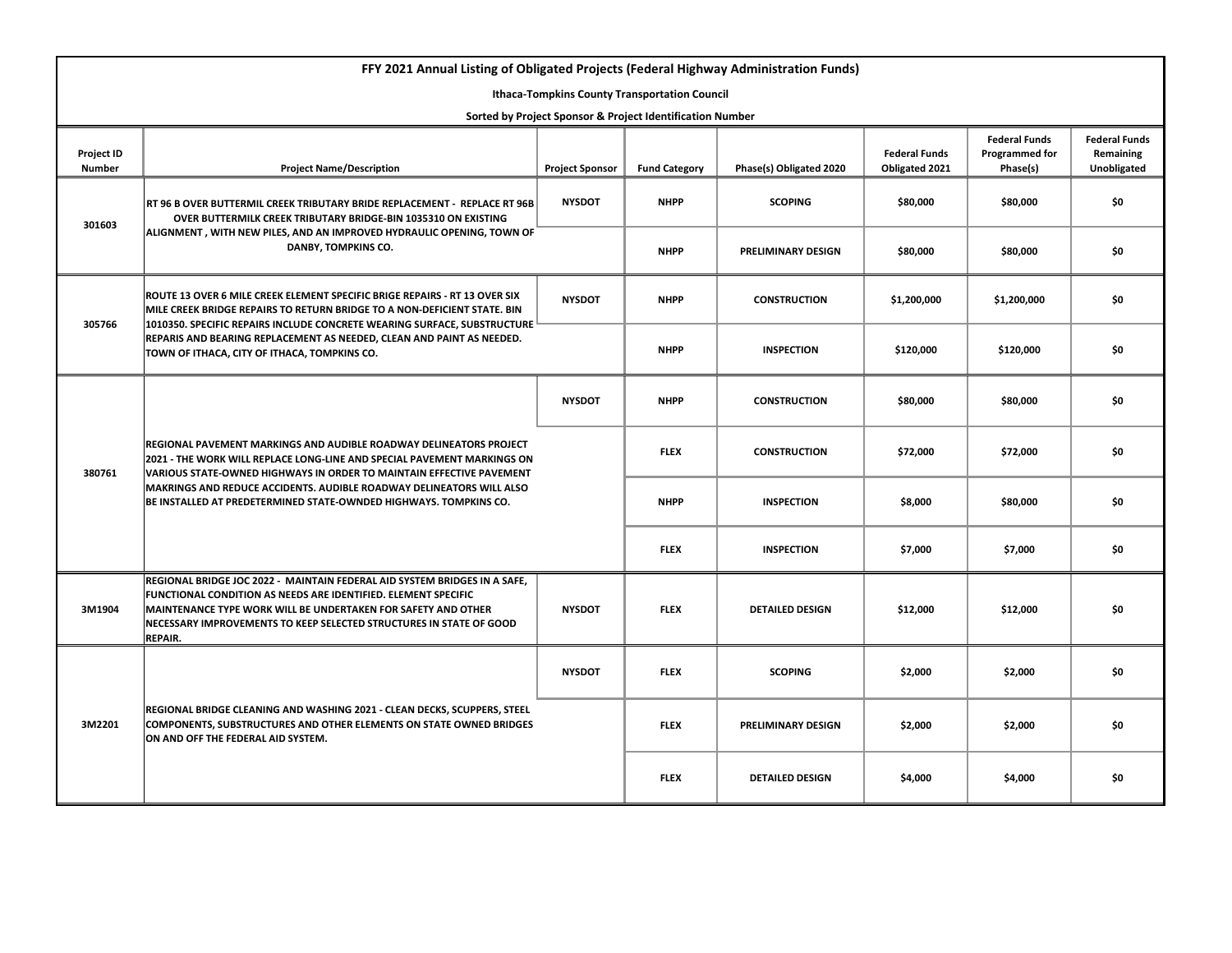| 375610 | PINE TREE ROAD - TWO INTERSECTIONS SAFETY IMPROVEMENTS - NYSDOT HSIP 15-<br>17 FUNDS-PEDESTRIAN SAFETY IMPROVEMENTS AT TWO INTERSECTIONS ON PINE<br>TREE ROAD: ENTRANCE OF EAST HILL PLAZA AND AT ELLIS HOLLOW ROAD. THE FIRST<br>WILL BE ADDRESSED BY ADDING A TRAFFIC SIGNAL WITH PEDESTRIAN SIGNALS. THE<br>LATTER WILL BE ADDRESSED BY RELOCATING APPROXIMATELY 425 FT OF A TRAIL TO<br>TERMINATE AT THE SIGNALIZED INTERSECTION, ADDING A PEDESTRIAN SIGNAL,<br>AND ELIMINATING THE FORMER MID-BLOCK CROSSING. TOWN OF ITHACA,<br>TOMPKINS CO. TOTAL FEDERAL AWARD AMOUNT - \$257,400.                                                                                                                                                                    | <b>TOMPKINS CO</b> | <b>HSIP</b> | <b>ROW INCIDENTALS</b>    | \$16,000    | \$16,000    | \$0 |
|--------|----------------------------------------------------------------------------------------------------------------------------------------------------------------------------------------------------------------------------------------------------------------------------------------------------------------------------------------------------------------------------------------------------------------------------------------------------------------------------------------------------------------------------------------------------------------------------------------------------------------------------------------------------------------------------------------------------------------------------------------------------------------|--------------------|-------------|---------------------------|-------------|-------------|-----|
|        |                                                                                                                                                                                                                                                                                                                                                                                                                                                                                                                                                                                                                                                                                                                                                                |                    | <b>HSIP</b> | <b>ROW ACQUISITION</b>    | \$7,000     | \$7,000     | \$0 |
|        |                                                                                                                                                                                                                                                                                                                                                                                                                                                                                                                                                                                                                                                                                                                                                                |                    | <b>HSIP</b> | <b>CONSTRUCTION</b>       | \$160,000   | \$160,000   | \$0 |
|        |                                                                                                                                                                                                                                                                                                                                                                                                                                                                                                                                                                                                                                                                                                                                                                |                    | <b>HSIP</b> | <b>INSPECTION</b>         | \$21,000    | \$21,000    | \$0 |
| 375618 | LUDLOWVILLE ROAD OVER SALMON CREEK BRIDGE REPLACEMENT - REPLACE<br>BRIDGE AND UPGRADE APPROACHES. UPGRADE RAILINGS, DRAINAGE AND UTILITY<br>SUPPORTS. BIN 3314350. TOMPKINS CO.                                                                                                                                                                                                                                                                                                                                                                                                                                                                                                                                                                                | <b>TOMPKINS CO</b> | <b>NHPP</b> | <b>CONSTRUCTION</b>       | \$72,000    | \$72,000    | \$0 |
| 375652 | CENTRAL CHAPEL RD (CR 115) OVER BOICE CREEK BRIDGE - CENTRAL CHAPEL RD (CR<br>115) OVER BOICE CREEK BRIDGE REPLACEMENT. BIN 1046020. TOWN OF CAROLINE,<br>TOMPKINS CO. BNY2018-FUNDING IN 95% FEDERAL (USING 15% TOLL CREDIT) AND<br><b>5% LOCAL MATCH</b>                                                                                                                                                                                                                                                                                                                                                                                                                                                                                                     | <b>TOMPKINS CO</b> | OSB         | <b>CONSTRUCTION</b>       | \$852,000   | \$852,000   | \$0 |
|        |                                                                                                                                                                                                                                                                                                                                                                                                                                                                                                                                                                                                                                                                                                                                                                |                    | OSB         | <b>INSPECTION</b>         | \$101,000   | \$101,000   | \$0 |
| 375615 | SOUTH CAYUGA ST OVER SIX MILE CREEK DECK REPLACEMENT - BRIDGE DECK AND<br>BEARINGS REPLACEMENT, OTHER REPAIRS AND PAINTING ON SOUTH CAYUGA ST<br>BRIDGE OVER SIX MILE CREEK. BIN 2210430. CITY OF ITHACA, TOMPKINS COUNTY.                                                                                                                                                                                                                                                                                                                                                                                                                                                                                                                                     | C. ITHACA          | <b>FLEX</b> | <b>CONSTRUCTION</b>       | \$1,200,000 | \$1,200,000 | \$0 |
|        |                                                                                                                                                                                                                                                                                                                                                                                                                                                                                                                                                                                                                                                                                                                                                                |                    | <b>FLEX</b> | <b>INSPECTION</b>         | \$144,000   | \$144,000   | \$0 |
| 375620 | STATE ST. MILL AND PAVE FROM E. GREEN ST/SENECA WAY TO EDDY ST. - MILL AND<br>REPAVE STATE ST. FROM EAST GREEN ST./SENECA WAY TO EDDY ST. REPLACE<br>TRAFFIC SIGNAL. REPLACE NON-ADA COMPLIANT CURB RAMPS<br>AND SIDEWALK, CITY OF ITHACA, TOMPKINS CO.                                                                                                                                                                                                                                                                                                                                                                                                                                                                                                        | C. ITHACA          | <b>NHPP</b> | <b>SCOPING</b>            | \$60,000    | \$60,000    | \$0 |
|        |                                                                                                                                                                                                                                                                                                                                                                                                                                                                                                                                                                                                                                                                                                                                                                |                    | <b>NHPP</b> | <b>PRELIMINARY DESIGN</b> | \$60,000    | \$60,000    | \$0 |
|        |                                                                                                                                                                                                                                                                                                                                                                                                                                                                                                                                                                                                                                                                                                                                                                |                    | <b>NHPP</b> | <b>DETAILED DESIGN</b>    | \$120,000   | \$120,000   | \$0 |
| 375650 | LOCAL PSAP PROJECT, CITY OF ITHACA, TOMPKINS COUNTY - HSIP FUNDS - 2018 THIS<br>PROJECT WILL MAKE IMPROVEMENTS TO PEDESTRIAN FACILITIES AT<br>UNCONTROLLED CROSSWALKS AND SIGNALIZED INTERSECTIONS IN THE CITY OF<br>ITHACA, TOMPKINS COUNTY. THIS EFFORT IS PART OF THE NEW YORK STATE<br>PEDESTRIAN SAFETY ACTION PLAN (PSAP) PROGRAM MANAGED BY NYSDOT. THE<br>SYSTEMIC APPROACH OUTLINED IN THE PSAP IS INTENDED TO PROACTIVELY<br>ADDRESS WIDESPREAD SAFETY ISSUES AND MINIMIZE CRASH POTENTIAL BY<br><b>IMPLEMENTING COUNTERMEASURES AT LOCATIONS THAT HAVE BEEN SHOWN TO</b><br>BE HIGH RISK BASED ON CRASH TYPE. FUNDING 100% FEDERAL USING 10% TOLL<br>CREDIT. TOTAL FEDERAL AWARD AMOUNT - \$589,000. LOCAL CONTRIBUTION<br><b>TOTALS \$175,000.</b> | C. ITHACA          | <b>HSIP</b> | <b>CONSTRUCTION</b>       | \$454,000   | \$454,000   | \$0 |
|        |                                                                                                                                                                                                                                                                                                                                                                                                                                                                                                                                                                                                                                                                                                                                                                |                    | <b>HSIP</b> | <b>INSPECTION</b>         | \$48,000    | \$48,000    | \$0 |